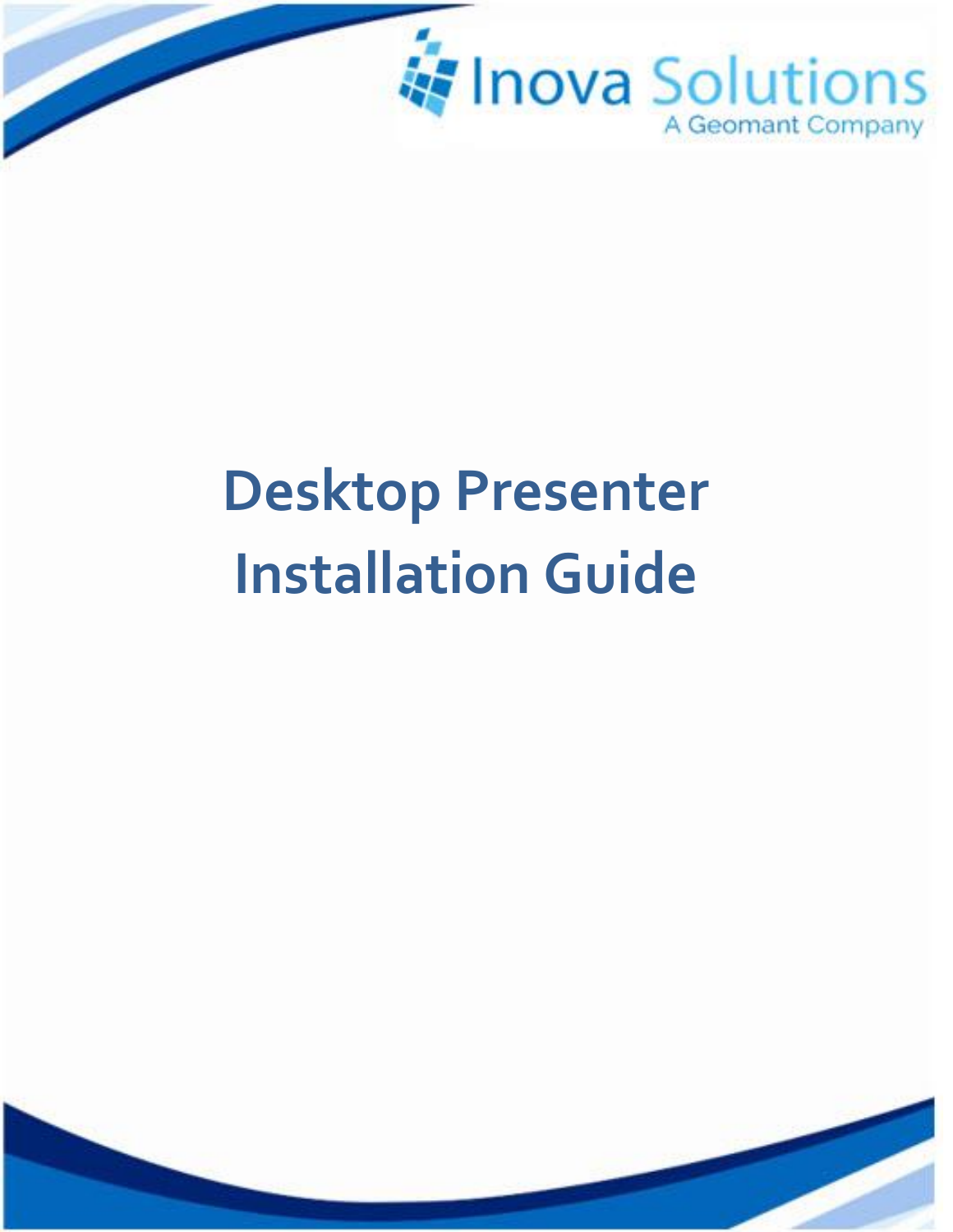

Desktop Presenter Installation Guide

February 1, 2022

#### NOTICE OF TRADEMARK:

Inova LightLink and its components are trademarks of Inova Solutions. Microsoft and Microsoft Windows are registered trademarks of Microsoft Corporation.

While reasonable efforts have been taken in the preparation of this document to ensure its accuracy, Inova Solutions, Inc. assumes no liability resulting from any errors or omissions in this manual, or from the use of the information contained herein.

> © 2022Inova Solutions, Inc., a Geomant Company 971 2nd ST S.E. Charlottesville, VA 22902 434.817.8000

> > [www.inovasolutions.com](http://www.inovasolutions.com/)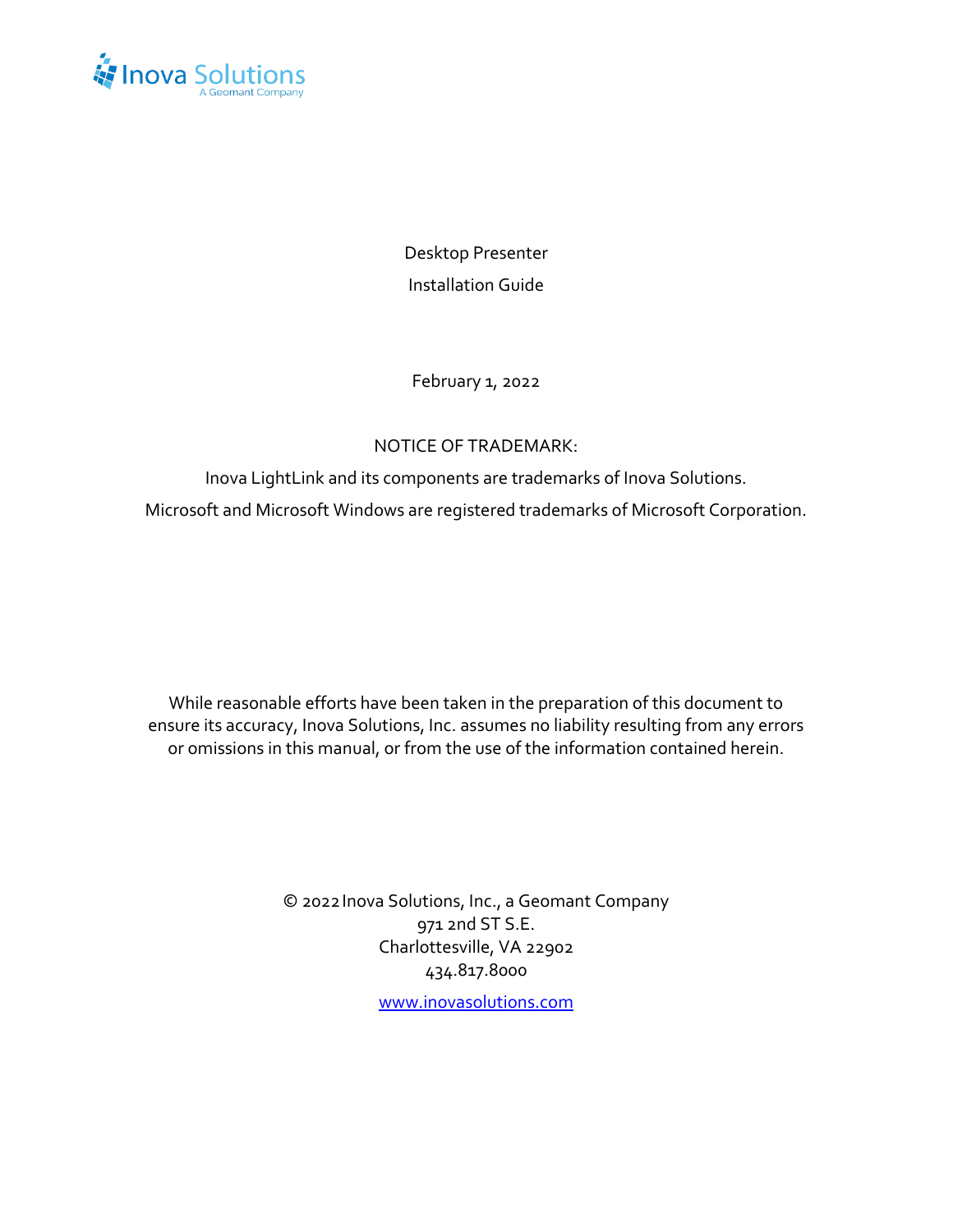# Inova Solutions

# **Table of Contents**

|  | 1.1. |  |  |
|--|------|--|--|
|  | 1.2. |  |  |
|  |      |  |  |
|  | 2.1. |  |  |
|  | 2.2. |  |  |
|  |      |  |  |
|  | 3.1. |  |  |
|  | 3.2. |  |  |
|  |      |  |  |
|  |      |  |  |
|  |      |  |  |
|  |      |  |  |
|  |      |  |  |
|  |      |  |  |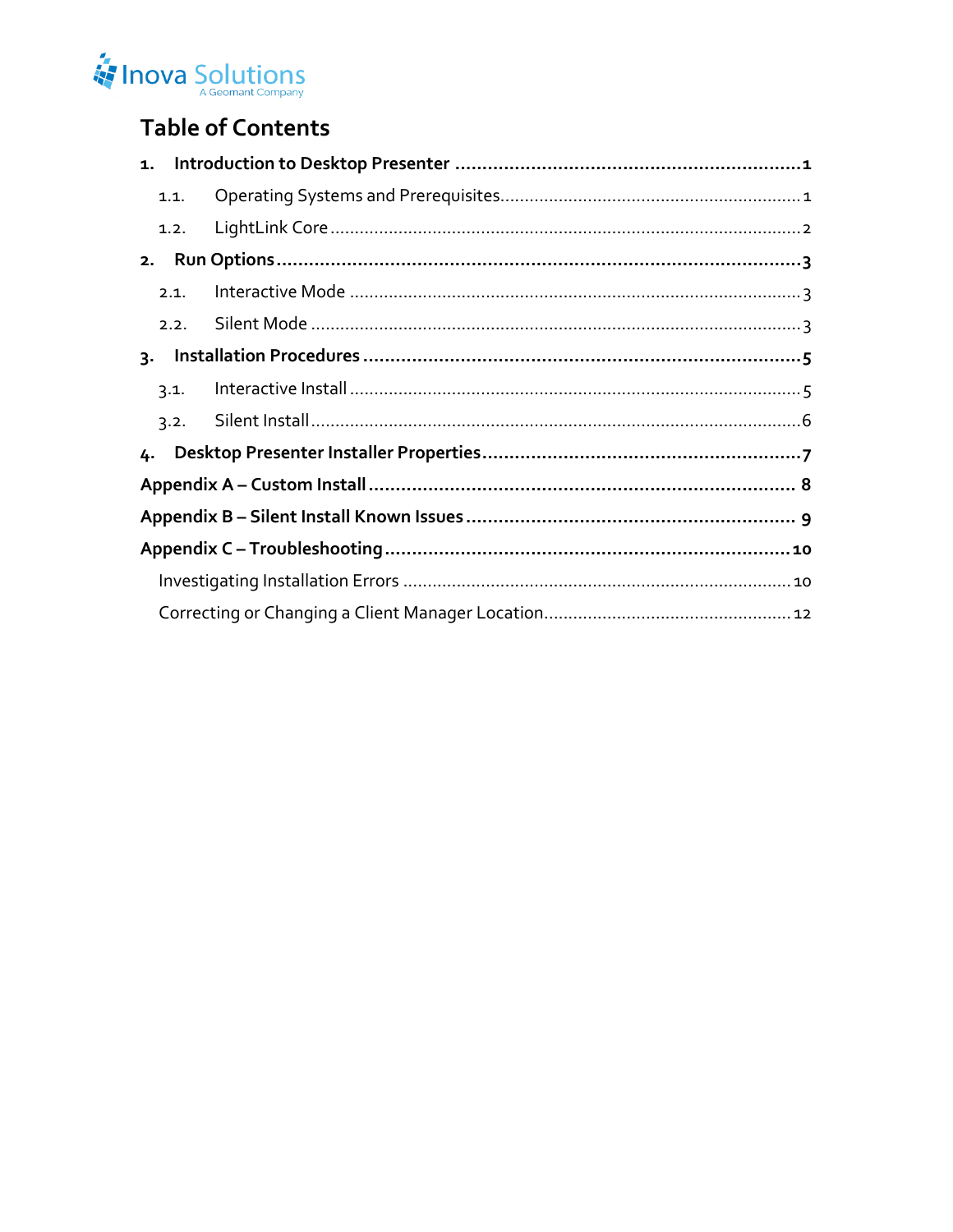## <span id="page-3-0"></span>**1. Introduction to Desktop Presenter**

The Inova Desktop Presenter is a suite of applications that display critical information on desktop displays (e.g., PC workstations). These applications are Inova Marquee, DataLink, and TaskLink:

- Inova Marquee is a virtual wallboard for your desktop with the same options as an LED wallboard; Marquee includes font effects, graphics, and animations.
- DataLink displays real-time call center statistics in a color-coded grid. It responds to user-based thresholds, visually alerting agents to changing call center conditions.
- TaskLink provides a ticker-style presentation of key call center stats in a Windows desktop taskbar. It allows users to receive data and announcements without disturbing other active applications.

After installation, you can launch the applications from the Start menu (Start > Programs > Inova Solutions > Desktop Presenter). The Desktop Presenter client applications will connect to LightLink via the specified Client Manager and then to the Desktop Channel configured for that type of LightLink device and that location.

Messages sent to the configured Desktop Channel and/or to the Inova Marquee and TaskLink "devices" connected to the Desktop Channel will play. The current values of Data Fields in those messages or configured in a DataLink data grid file will update on the desktop displays.

The Output Manager to which the Desktop Client applications will connect should be configured with one or more Desktop Presenter channels of the expected type (Inova Marquee, DataLink, or TaskLink). There must also be a Client Manager to mediate the connection between the Desktop Presentation Clients and Output Manager.

#### <span id="page-3-1"></span>**1.1. Operating Systems and Prerequisites**

Refer to the online [Knowledge Base](https://docs.geomant.com/wallboard/lightlink/index.html) for the most current information about supported operating systems and prerequisites for installation:

<https://docs.geomant.com/wallboard/lightlink/index.html>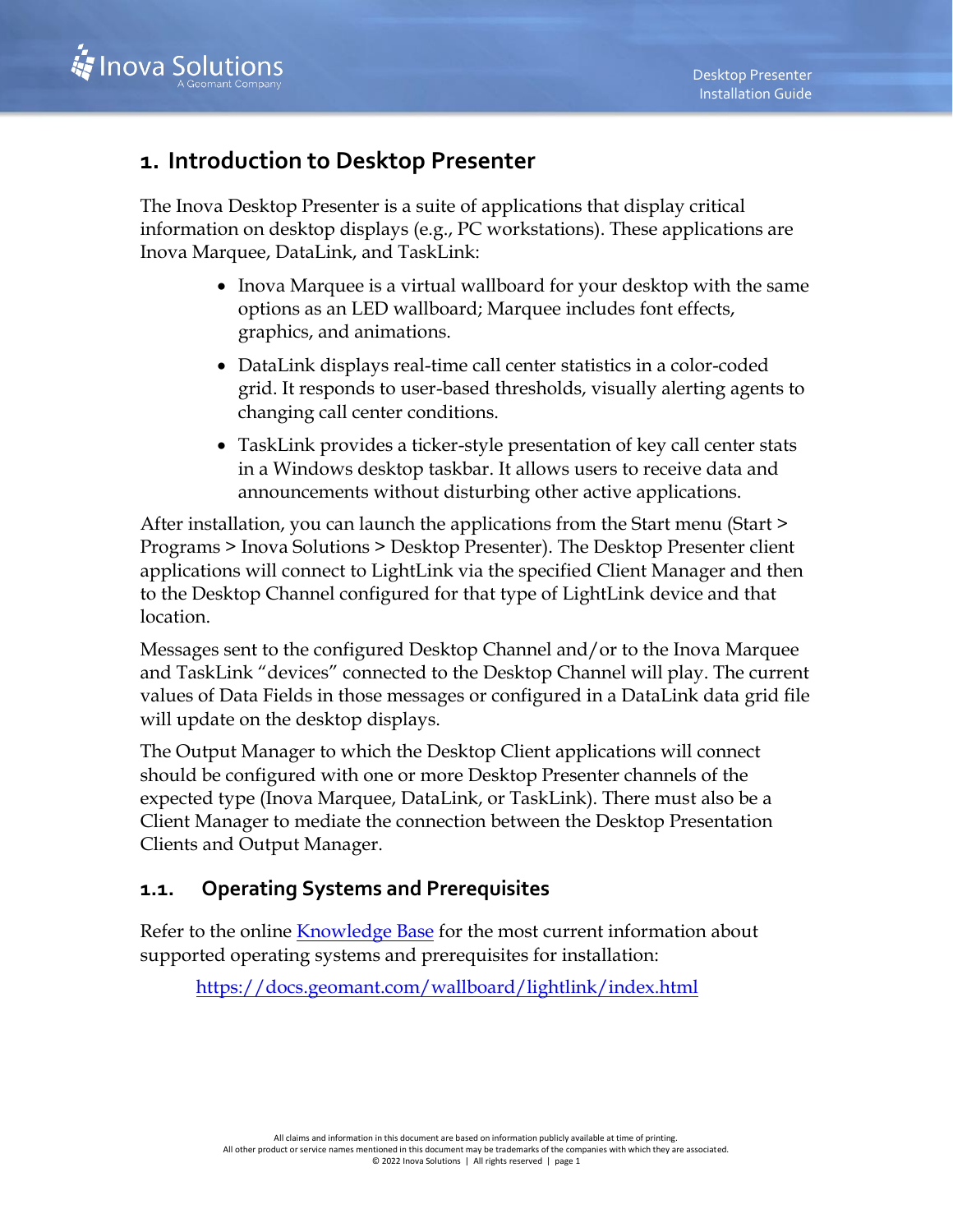### <span id="page-4-0"></span>**1.2. LightLink Core**

With each of the modular installers, core features of LightLink are also installed to provide connection management and logging capabilities. These core features are used by all the LightLink modular installers and as such, are treated as a set with version management.

If the Desktop Presenter installer has a newer version of the core than what is already installed, the newer core may not be compatible with other Inova LightLink installs existing on the same machine. If this condition arises, you will be able to specify whether the new core is to be installed. You may want to force the core to be installed and thus to be upgraded; for example, in the case where this is the first in a series of modular install upgrades. You can make that choice via a prompt in the Interactive Install mode or with the FORCE\_UPGRADE property in the command line driven Silent Install mode.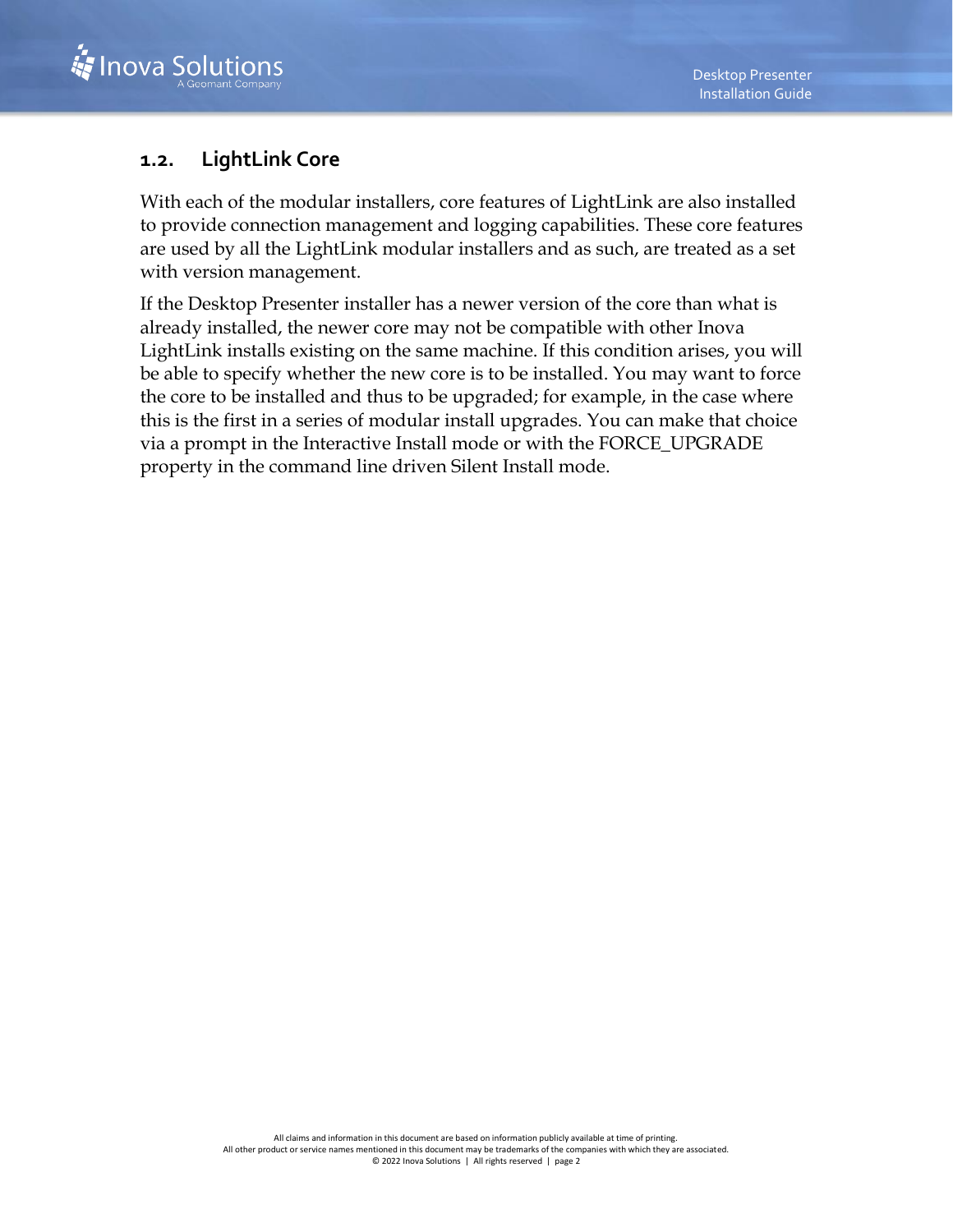

# <span id="page-5-0"></span>**2. Run Options**

To run the Desktop Presenter installer, you can either double click it in a Windows Explorer window or start it from the command line in a command window. The command line mode is primarily provided to facilitate silent installs (see Silent Mode, below) suitable for push installs using a software distribution application or mechanism (e.g., SMS, Altiris, Tivoli). If the installer is launched from the command line without the silent mode parameters, the installer will run interactively; this is not a recommended mode but is recognized as an option. When running the installer from the command line, there are command line qualifiers to pass various properties to the installer at run-time. The command line qualifiers and properties are described in the Silent Install section.

#### <span id="page-5-1"></span>**2.1. Interactive Mode**

When running interactively the installer will provide an option to select between a complete install and a custom install. Use the custom install option to specify non-default parameters such as the install location and which Desktop Presenter client applications to install.

When running interactively with either the complete or the custom option, the installer will present a checkbox to allow for Auto-Run configuration, which will start up all installed Desktop Presenter applications upon login or reboot. The installer will also prompt for the Client Manager location, which is the address for connecting to the rest of the LightLink system. However, during an upgrade install, if the existing Client Manager setting points to a functioning Client Manager, that value will be used and the prompt will not be displayed.

#### <span id="page-5-2"></span>**2.2. Silent Mode**

The Desktop Presenter installer can be run in silent mode to facilitate push mechanisms of installing the Desktop Presenter clients. Silent mode can only be invoked through the command line and it requires prerequisites as discussed in Section [1.1.](#page-3-1)

The silent mode command line requires two parameters: the "/S" qualifier to tell the setup program to run silent, and the "/qn" as a parameter passed to the installation program (the Microsoft Installer, MSI) to tell it to run quietly with no feedback.

To specify installation properties for the MSI, add them as parameters within quotes as the value for the "/ $v$ " qualifier. The command below will perform a silent install of the Desktop Presenter clients (with the Client Manager location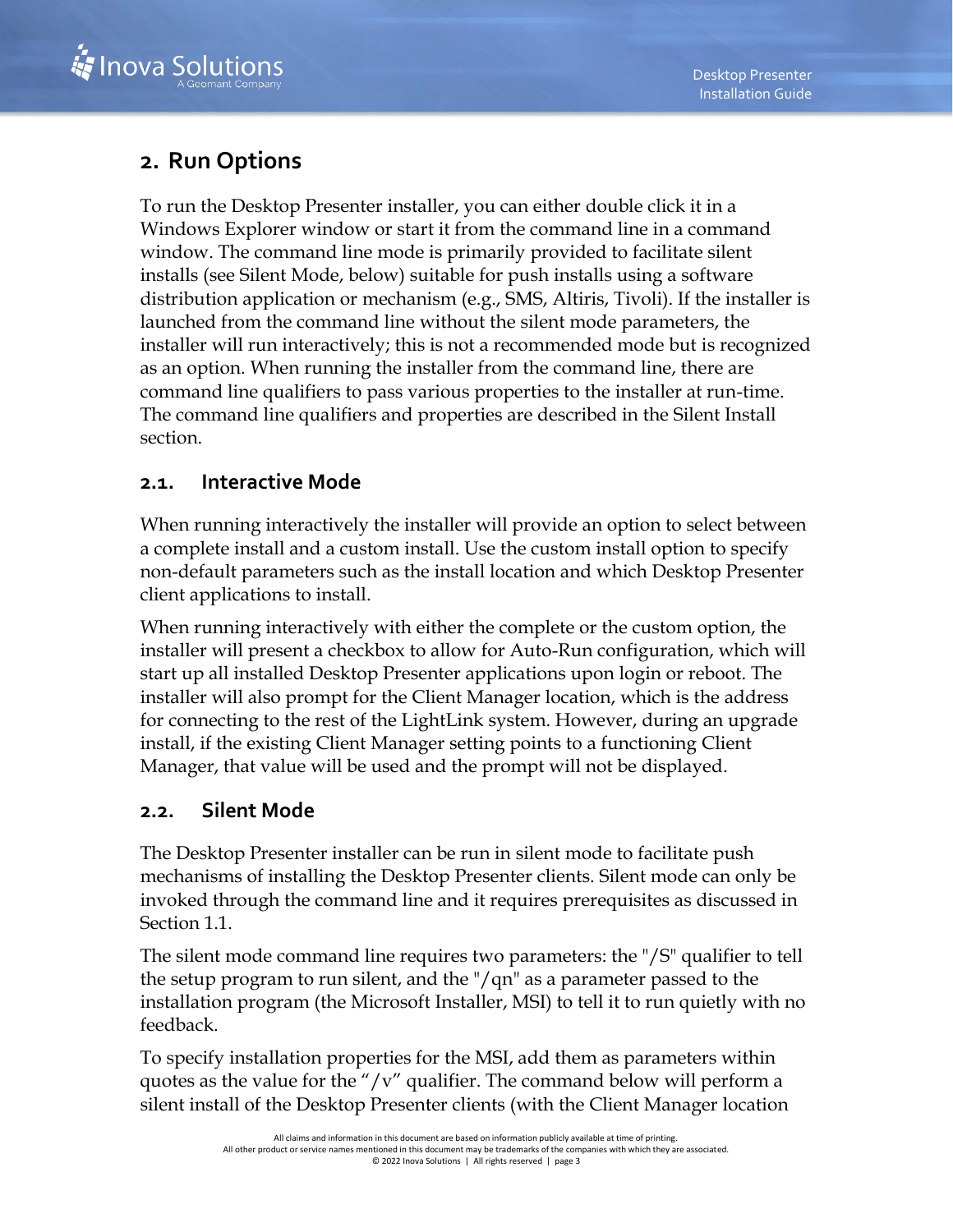specified as "vm5"). It also demonstrates how to specify multiple parameters (all within the same set of quotation marks, each separated by a space):

lightlink desktop setup.exe /S /v"/qn CLIMGR ADDRESS=vm5"

When run in silent mode there is no feedback except for an exit value that is returned to the invoking application (e.g. to the push mechanism that started the install). Currently we expect that the only values that the MSI will return are 0, for successful install, and 1603, for fatal error during installation. Please refer to Appendix C - Troubleshooting, to learn how to investigate installation errors.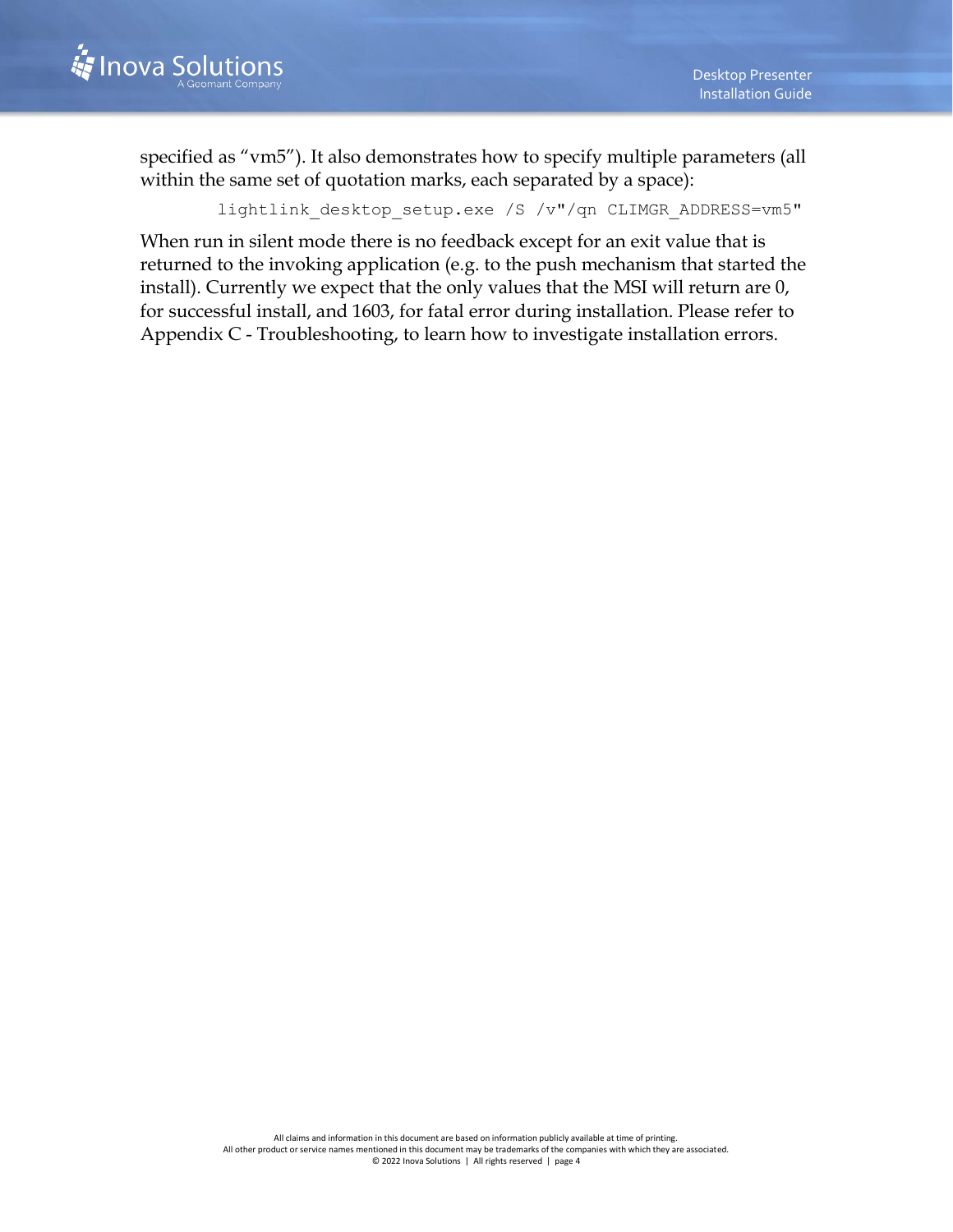# <span id="page-7-0"></span>**3. Installation Procedures**

The Desktop Presenter applications should be shut down manually before performing an upgrade installation of a later version of the clients, or even when just modifying the current install through Add/Remove Program's Change option. This will prevent erroneous dialogs requesting that the applications be shut down from being displayed; note that if these dialogs appear you may safely click Ignore. These dialogs do not appear for a Silent Install.

#### <span id="page-7-1"></span>**3.1. Interactive Install**

- 1. Install all needed prerequisites.
- 2. Run the installer interactively, either from a Windows Explorer window or Command window (as described above).
- 3. When the Welcome screen appears, select *Next* to continue the installation process.
- 4. The License Agreement screen appears. Read and select *Accept*; then select *Next*.
- 5. The Setup Type screen appears. Select either *Complete* or *Custom*; then select *Next*.

When you select Complete, it automatically installs all three Desktop Clients with their default provider settings.

- For Custom Install, see Appendix A at the end of this document for instructions. Inova Solutions recommends that you consult with an Inova Solutions service technician before attempting a Custom Install.
- 6. The Ready to Install the Program screen appears, with the Run Applications on Startup checkbox. If you select this checkbox then the Desktop Presenter clients will be configured to start automatically when you log on.
- 7. Select *Install* on the Ready to Install the Program screen.
- 8. If the Client Manager location has not been specified, a prompt dialog asking for this information will appear later during the installation. Enter the DNS host name or IP Address for the machine hosting the Client Manager. If you need help determining the correct value for this location, please contact your Systems Administrator.
- 9. After the install is completed, click the *Finish* button to exit the installation process.

You have now successfully installed the LightLink Desktop Presenter.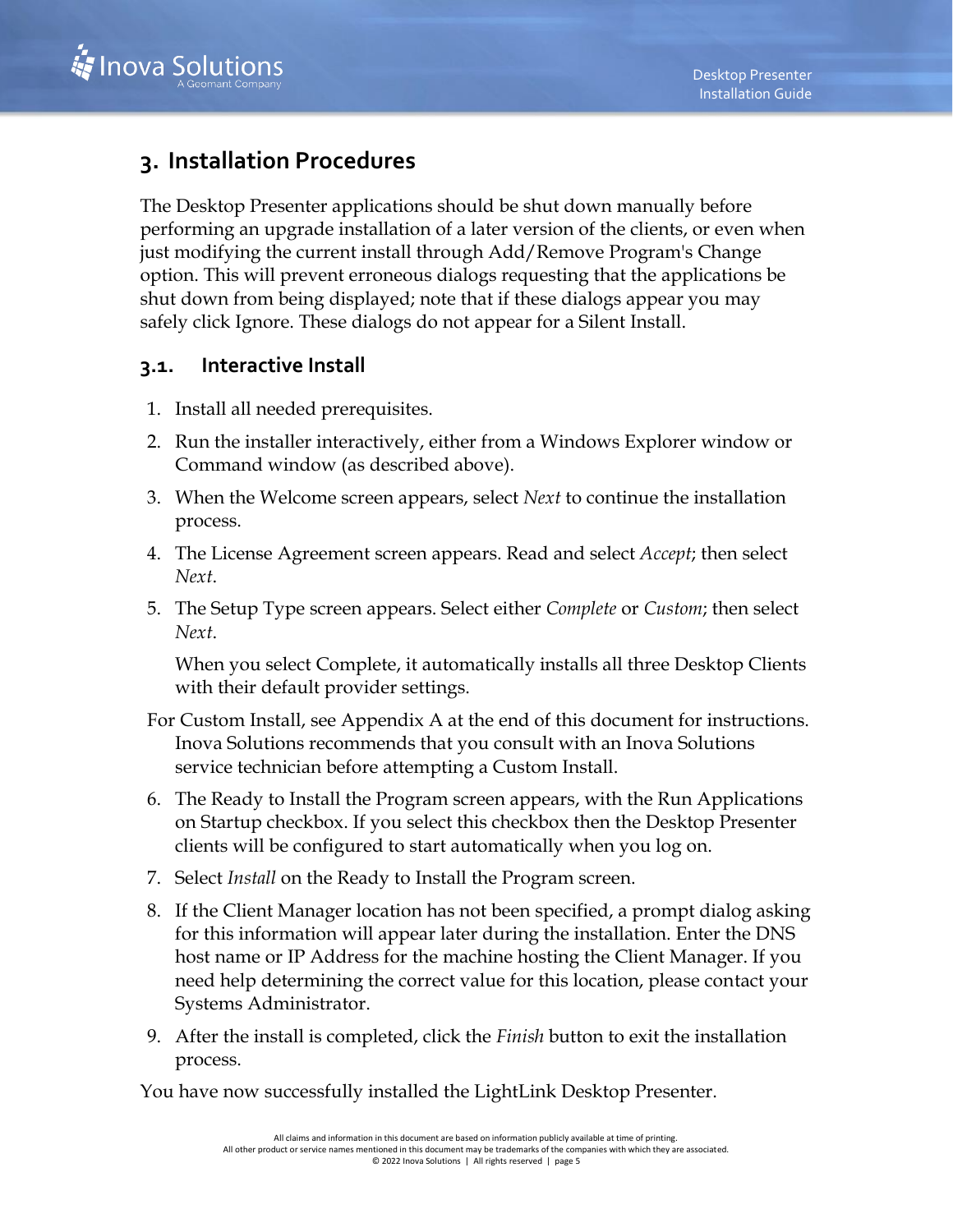#### <span id="page-8-0"></span>**3.2. Silent Install**

To install in Silent Mode, you must first install its prerequisites. (*Refer to LightLink knowledge base (referenced in Section [1.1\)](#page-3-1) for information about prerequisites*.)

To invoke the Desktop Presenter in silent mode enter the following at a command line interface:

```
lightlink_desktop_setup.exe /S /v"/qn Property=Value 
Property2=value2"
```
The Desktop Presenter installation properties are described in the following section. Note that you don't have to specify a property on the command line if you want the default value.

In silent mode, if you want to install all of the Desktop Presenter client applications, it is not necessary to specify explicitly that they will be installed; only use the INSTALL\_<client> properties if you do NOT want a particular Desktop Presenter client application to be installed.

Here is an example installing into a user-specified folder under Program Files; with silent mode turned on; Client Manager location specified; only DataLink and Inova Marquee installed; force upgrade of the core; and no check on the existence of the Client Manager:

```
lightlink desktop setup.exe /S /v"/qn
CLIMGR_ADDRESS=tst01 INSTALLDIR=\"C:\Program 
Files\MyDir\" INSTALL TASKLINK=False FORCE UPGRADE=True
CHECK_SERVER_EXISTENCE=False"
```
*The values* True *and* False *are case sensitive and must be entered exactly as shown in this manual. Also note that when specifying an install folder whose name includes spaces, special handling is required; see the description of the INSTALLDIR property, below.*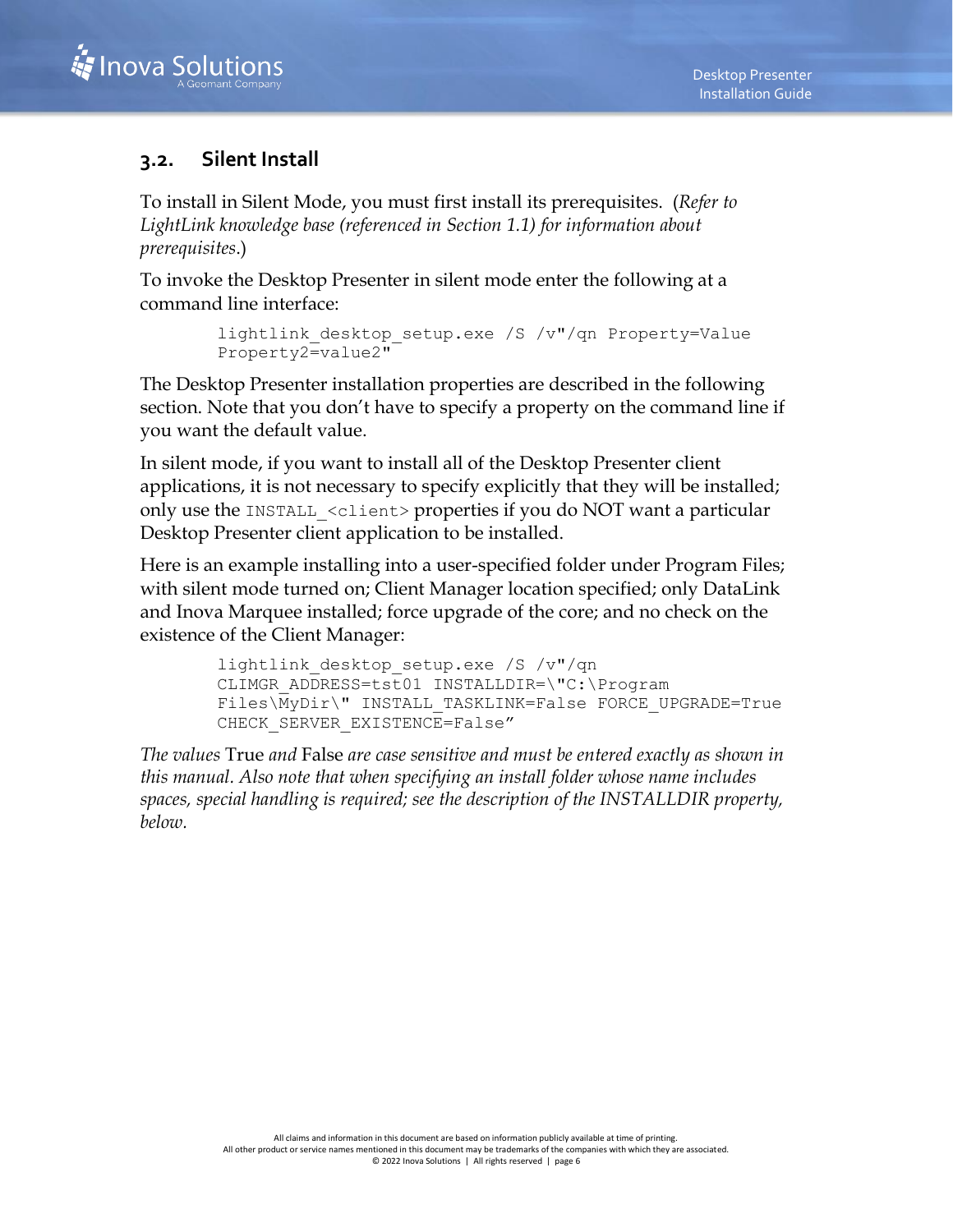# <span id="page-9-0"></span>**4. Desktop Presenter Installer Properties**

This section provides the list of the Desktop Presenter installer properties and their values that can be specified on the command line.

- CLIMGR\_ADDRESS specifies the computer where the Client Manager lives by IP Address or DNS host name. This can be changed by performing an over-install of the same version and providing the new property value on the command line.
- INSTALL\_DATALINK set to *False* to not install DataLink with silent install, defaults to *True*
- INSTALL\_TASKLINK set to *False* to not install TaskLink with silent install, defaults to *True*
- INSTALL\_INOVA MARQUEE set to *False* to not install Inova Marquee with silent install, defaults to *True*
- FORCE\_UPGRADE Used when the existing core is older than, and incompatible with, the one in the current installer. Set to *False* to not upgrade the existing core with the incompatible newer version. Set to *True* to force the upgrade of the existing core even if this might leave other installed applications unable to use the core. Defaults to *False*.
- CHECK\_SERVER\_EXISTENCE set to *False* to prevent Client Manager check during installation, set to *True* to perform the check. This will check for the Client Manager at the current address, if it is not there the installer will prompt for a new address (Interactive mode) or fail and terminate (Silent mode). This defaults to *True*.
- INSTALLDIR can be used to override the default  $(C:\Pre{Pr}\$  Files Inova Solutions).

To include spaces in the non-default location (e.g., Program files\my DIR), the location must be specified with quotes. Because the property is part of the /v qualifier which is already within quotes, the *escape* sequence  $(\nabla')$  is required so the /v qualifier doesn't terminate prematurely. This example shows the proper syntax:

```
lightlink desktop setup.exe /S /v"/qn CLIMGR ADDRESS=tst01
INSTALLDIR=\"C:\Program Files\MyDir\""
```
• INSTALL\_STARTUP\_OPTIONS – Adds shortcuts to the startup folder so that installed clients start running automatically when you login (the Auto-Run feature). Possible values are 1 or 0; 1 will add the shortcuts to the Startup folder, 0 won't add them. The default is 0 for no Auto-Run.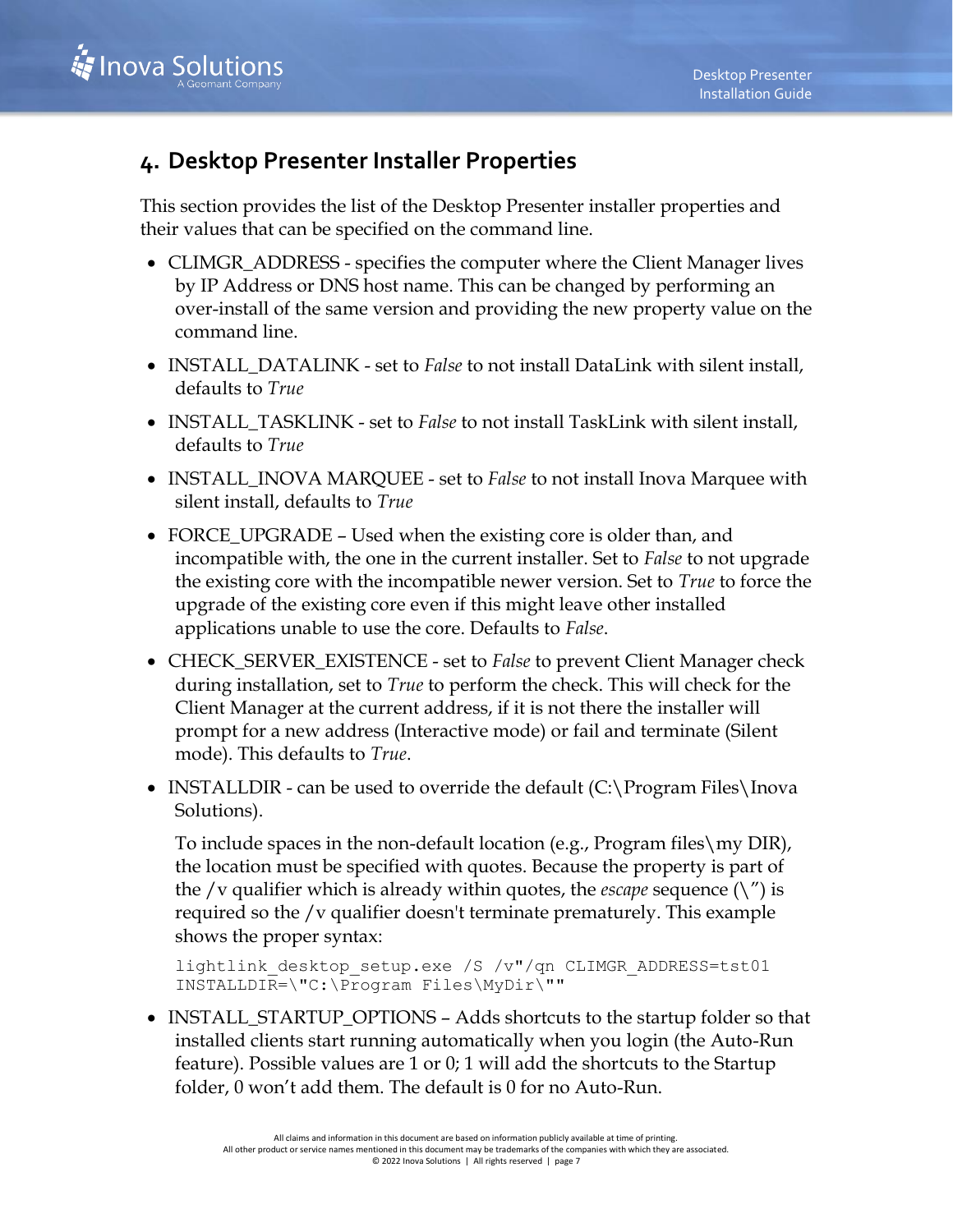

# <span id="page-10-0"></span>**Appendix A – Custom Install**

Follow these steps to perform a Custom Install from the Inova Desktop Presenter Custom Setup screen. *Inova Solutions strongly suggests that you use the Custom Setup installation only in consultation with an Inova Solutions technician*.

1. Click on the icon next to each option to select the client application(s) you want to install. The choices are to install or not install each of the three Desktop applications: Inova Marquee, TaskLink and DataLink.

The Custom Install screen allows you the selections as seen in [Figure 1;](#page-10-1) only the first and last options are used in the Desktop Presenter installation to indicate whether to install a specific client application.



**Figure 1**

<span id="page-10-1"></span>2. To change the installation folder, click the *Change* button, which appears to the right underneath the Feature Selection window.

Type in or browse to your desired installation location. *This option is not available if the Desktop Presenter or another Inova application installed with a modular installer already exists on this host.* 

- 3. Once your selections are made, select *Next* to continue with the installation.
- 4. Check or uncheck the Run Applications on Startup check box, if you so desire. Then select *Install* to complete the installation process.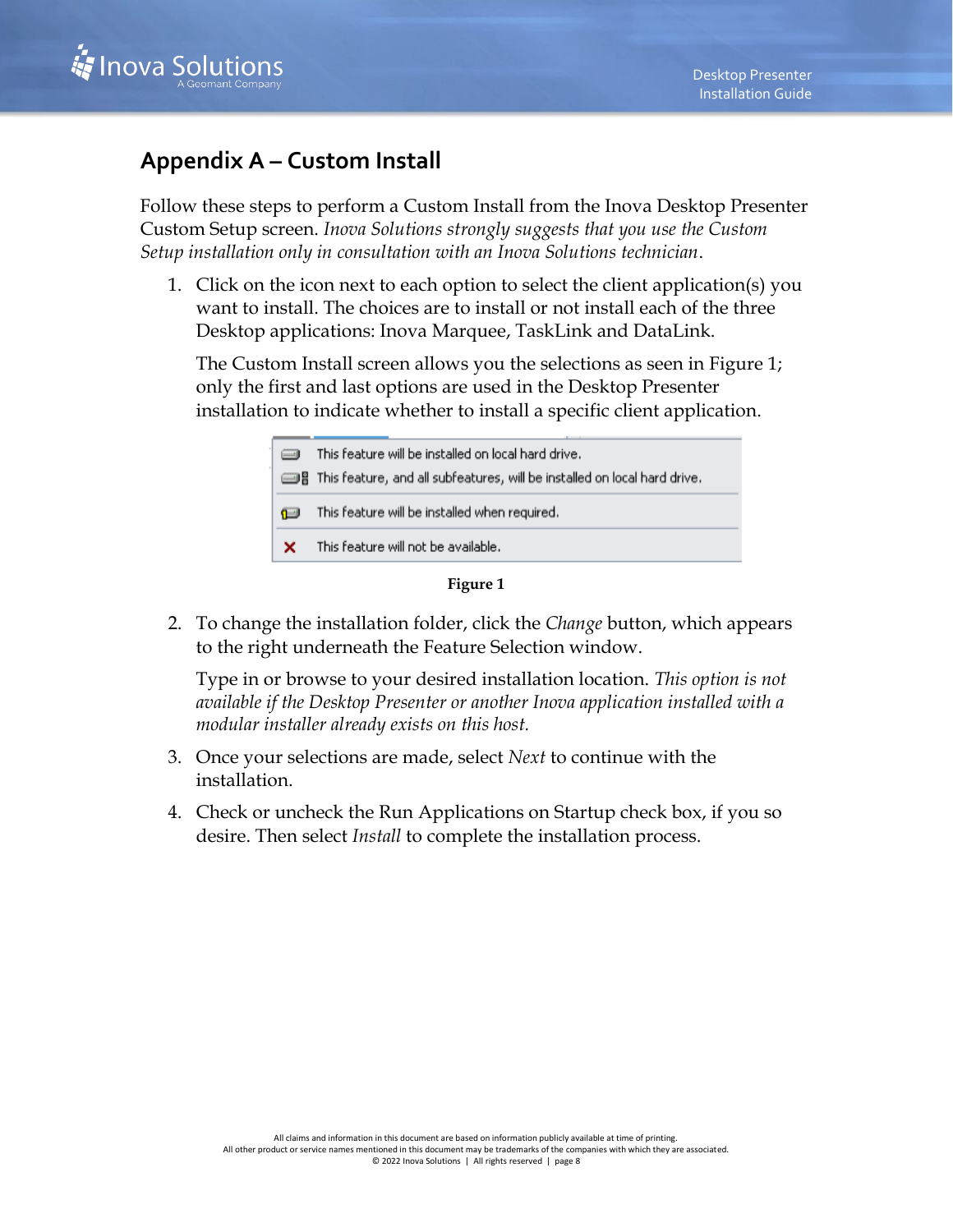

# <span id="page-11-0"></span>**Appendix B – Silent Install Known Issues**

A silent install of a given version of the Desktop Presenter installer cannot be used to change which Desktop Presenter client applications are installed, or the folder in which they are installed, after that version of the Desktop Presenter installer has already been run.

Changing which client applications are installed can only be done with an interactive session by going to *Repair or Modify Desktop Presenter* in the Windows Start menu and then selecting *Modify* in the installer. This will display the Custom Setup screen.

Please refer to Appendix A for instructions on how to use the Custom Setup screen.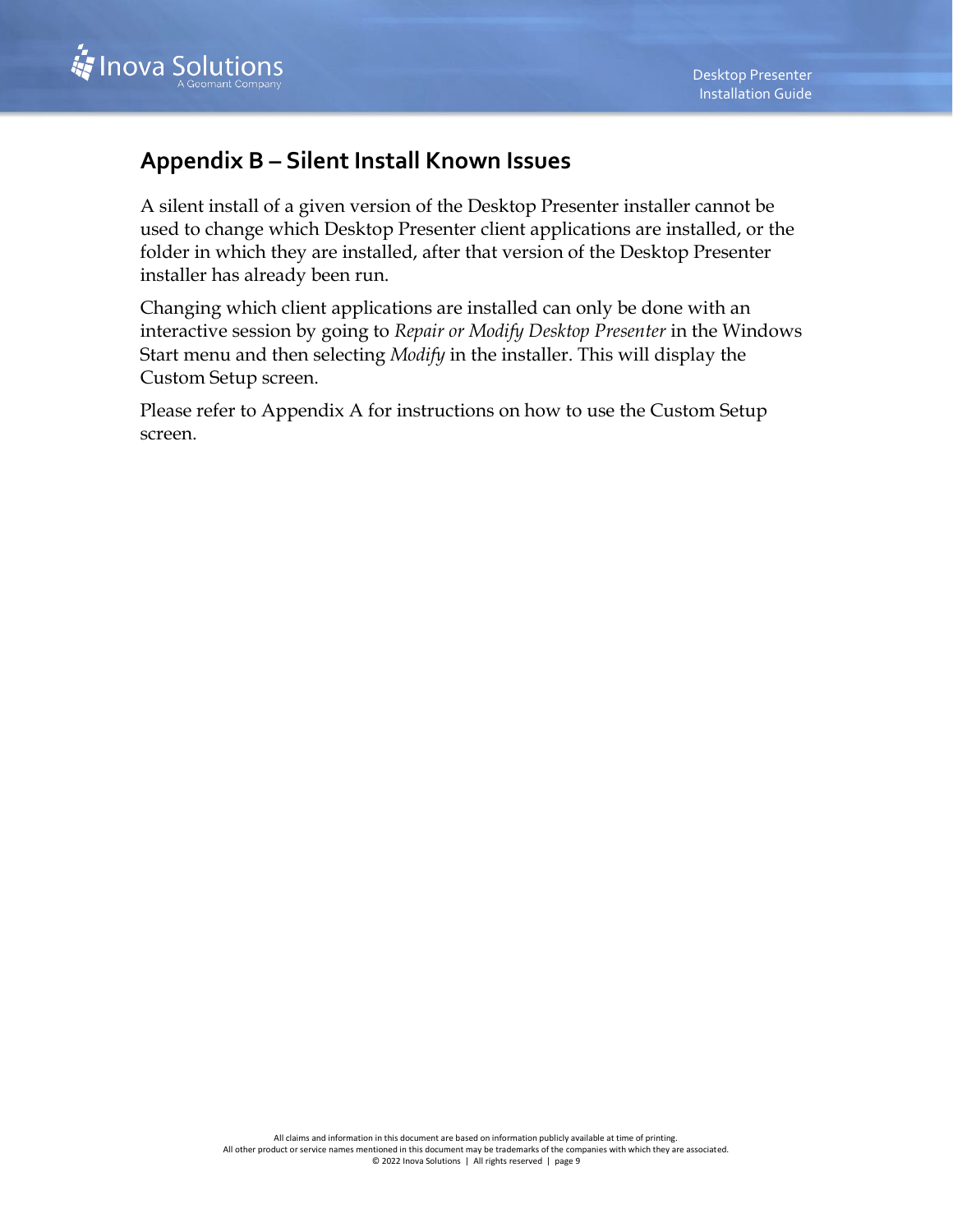

# <span id="page-12-0"></span>**Appendix C – Troubleshooting**

#### <span id="page-12-1"></span>**Investigating Installation Errors**

This section specifies a process by which someone installing the Desktop Presenter can identify and deal with installation issues. In interactive mode, attention has been given to make sure that message dialogs will appear when the following conditions occur. However, during silent installs (commonly also push installs), these conditions can only be logged to a file.

When a Silent install fails, it leaves a non-working installation, but because it is silent, it displays no dialogs or evident error codes. A software distribution application/method (e.g., push programs like Altiris and Tivoli, or SMS) usually displays the return code from the MSI during an install, but limitations of MSI packages prevent Inova from making those error codes more descriptive.

Currently, a 0 indicates a successful install. The only other known result is a 1603, Fatal Error during Installation, which should prompt investigation of the following files for the specific cause of the failed install.

- 1. Search the file <Install Directory>\core\logs\desktop\_install.log, where <*Install Directory>* indicates the user-specified install directory (which defaults to C:\Program Files\Inova Solutions) for the following errors:
	- 35: There is a newer version of the product you are trying to install already installed.
	- 111: Setup failed due to older existing LightLink core and non-forced core install. This can be overcome with FORCE\_UPGRADE=true, but that option may break other installed Inova products.
	- 112: Setup failed due to existing newer core and Inova product installation. This error is non-recoverable. Get a newer version of the product you are trying to install from Inova.
	- Other: Other failures of the core and configuration scripts are reported in this log file.
- 2. Search the file <Install Directory>\core\logs\winvisilaunch.log for the following errors:
	- 13: An uninstall of a LightLink product detected that there were other LightLink products existing so the LightLink core will not be uninstalled.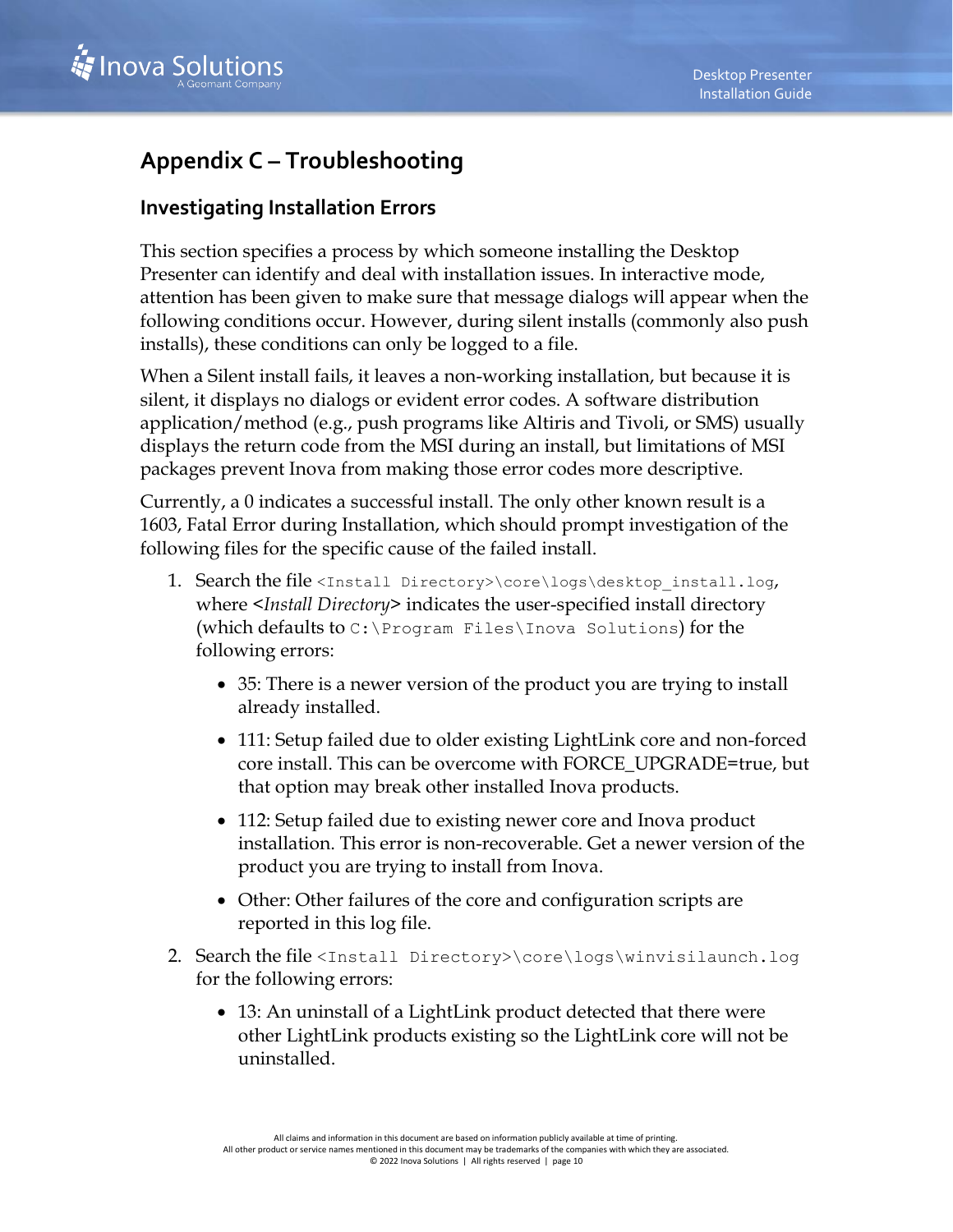• 30: Invalid Client Manager Location - this can result either from the Client Manager not running at the specified location, a network outage, or from the location not having a Client Manager installed at all. If the location needs to be corrected for the Desktop Presenter, refer to the next section of the Troubleshooting Guide*, Correcting or Changing a Client Manager Location*.

If you know that the specified Client Manager location is correct, investigate the lack of Client Manager response from that location (e.g., start with a ping of the Client Manager host from the Desktop Presenter computer, then verify with LightLink Administrator that the Client Manger is running).

- 128: Unspecified error in bash script take all the lines grouped together where you find this error and email them to Inova Solutions Client Services.
- Other: See if any lines in this log file say that success was not returned - take all the lines grouped together where you find an unspecified error and email them to Inova Solutions Client Services.
- 3. Search the file  $C:\Per{$  Files\Inova

Solutions\core\logs\desktop\_install.log regardless of where you are attempting to install the product for these errors. This log file is created if the error occurs before the installer's specific configuration is loaded.

- Prerequisite Error 1: If Windows Installer 4.5 is not installed, this file will note that.
- 4. Examine the <INSTALLDIR>\core\logs\installation\_report.log file. This log file is produced during installation of the LightLink Core. If the failure occurred during the Core install portion of Desktop Presenter installation, then this file might provide information about the specific problem that was encountered.
- 5. Invalid INSTALLDIR property specified which differs from a preexisting Inova product installation on the same computer. If more than one Inova product is installed using the modular installers, they must all reside in the same root folder.

If an invalid install folder is specified during a silent install, the installer will fail and leave a log file in the folder

```
<Invalid Install>\core\logs\desktop_install.log.
```
This file will say that an invalid folder was specified and will indicate what the correct folder is (i.e. the one with the current Inova products already installed).